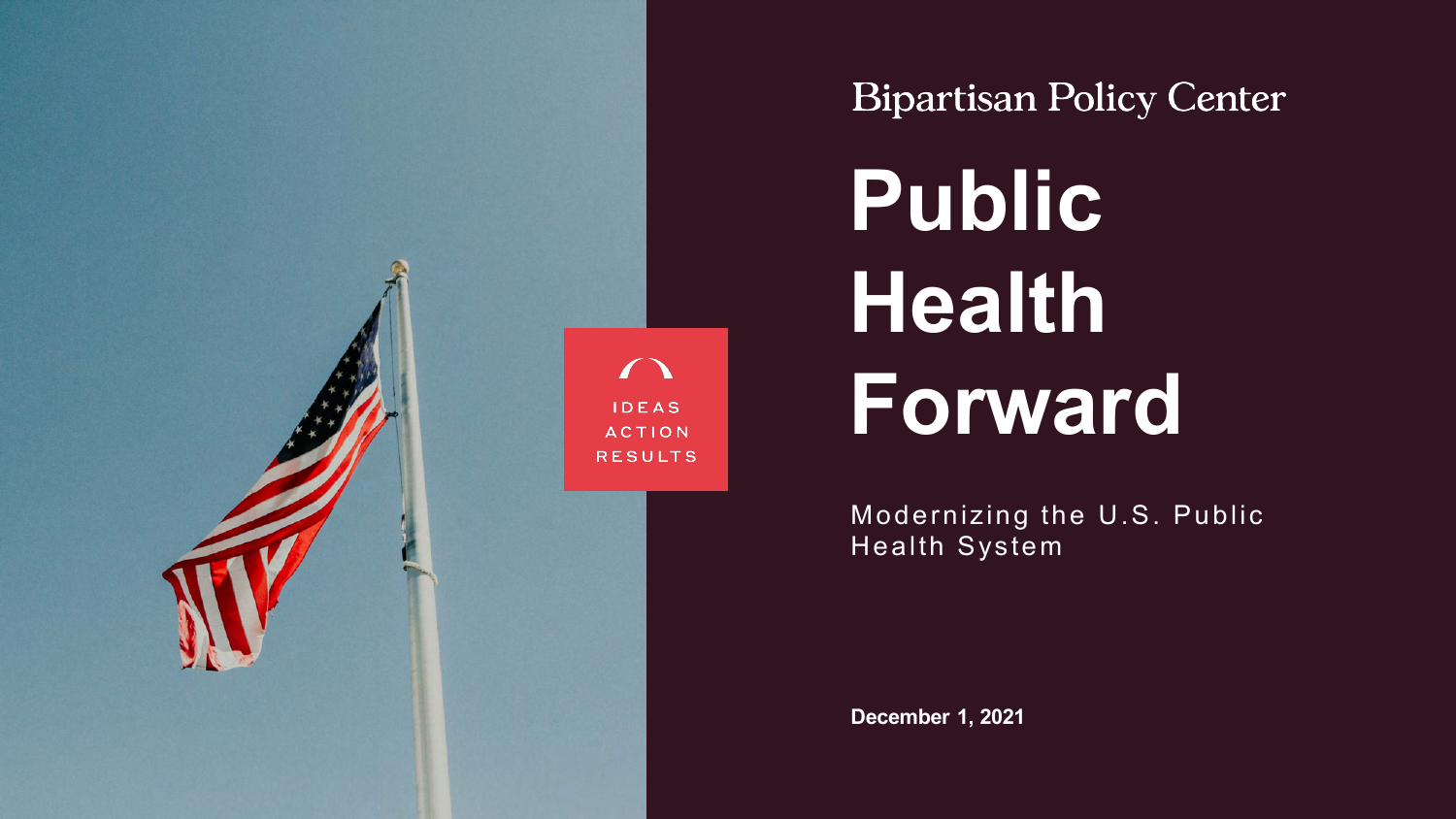## What is Public Health Forward?

- Coalition led by the Bipartisan Policy Center, national public health associations, and philanthropies to articulate a five-year vision for governmental public health in the U.S. and an actionable framework for state and local elected and health officials to reach this vision.
- While the focus is on state and local officials, the initiative recognizes the critical role of the federal government and the private sector to complement these activities in order to improve the public's health.
- The initiative comes at a time of opportunity as there has been a significant short-term infusion of resources to support public health activities and the workforce in response to COVID-19.
- The initiative also comes at a challenging point for governmental public health given the politicization of public health over the course of the pandemic.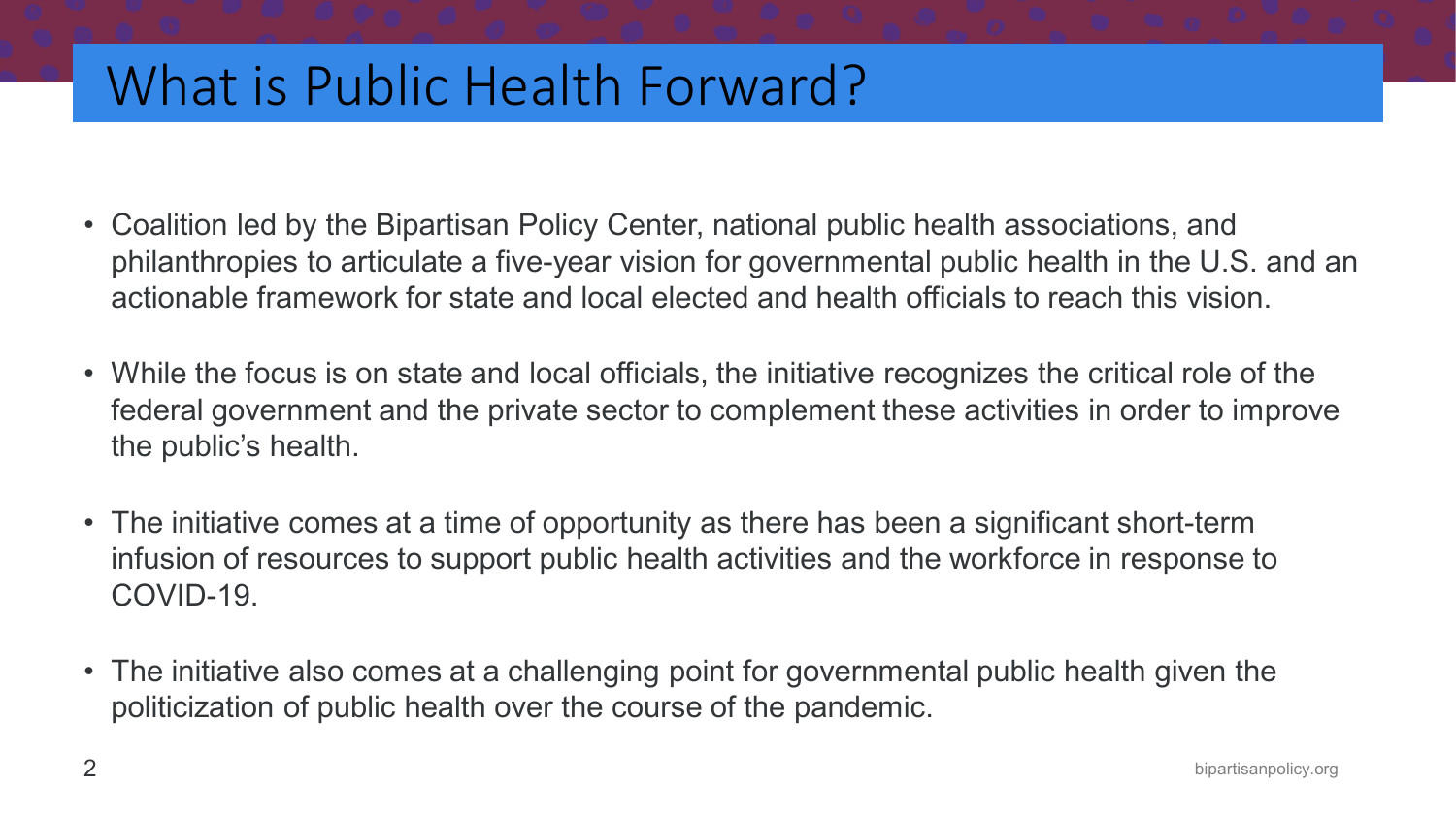# Public Health Forward Task Force

- **Mike Beebe**, Former Governor, Arkansas
- **Mary Ann Borgeson**, Commissioner, Douglas County, Nebraska
- **Michael Curry**, Esq., President and CEO, Massachusetts League of Community Health Centers; Member, National Board of Directors, NAACP
- **Matt Eyles**, President and CEO, America's Health Insurance Plans
- **Charlotte Haberaecker**, President and CEO, Lutheran Services in America
- **James Madara**, M.D., CEO & Executive Vice President, American Medical Association
- **Sly James**, Former Mayor, Kansas City, Missouri
- **John Kasich**, Former Governor, Ohio
- **Ron Nirenberg**, Mayor, San Antonio, Texas
- **Phyllis J. Randall**, Chair At-Large, Loudoun County, Virginia, Board of Supervisors
- **Michael Rell**, Mayor, Wethersfield, Connecticut
- **Kristen Silverberg**, Executive Vice President for Policy, Business Roundtable
- **Jonathan Singer**, Former State Representative, Colorado
- **Deb Soholt**, Former State Senator, South Dakota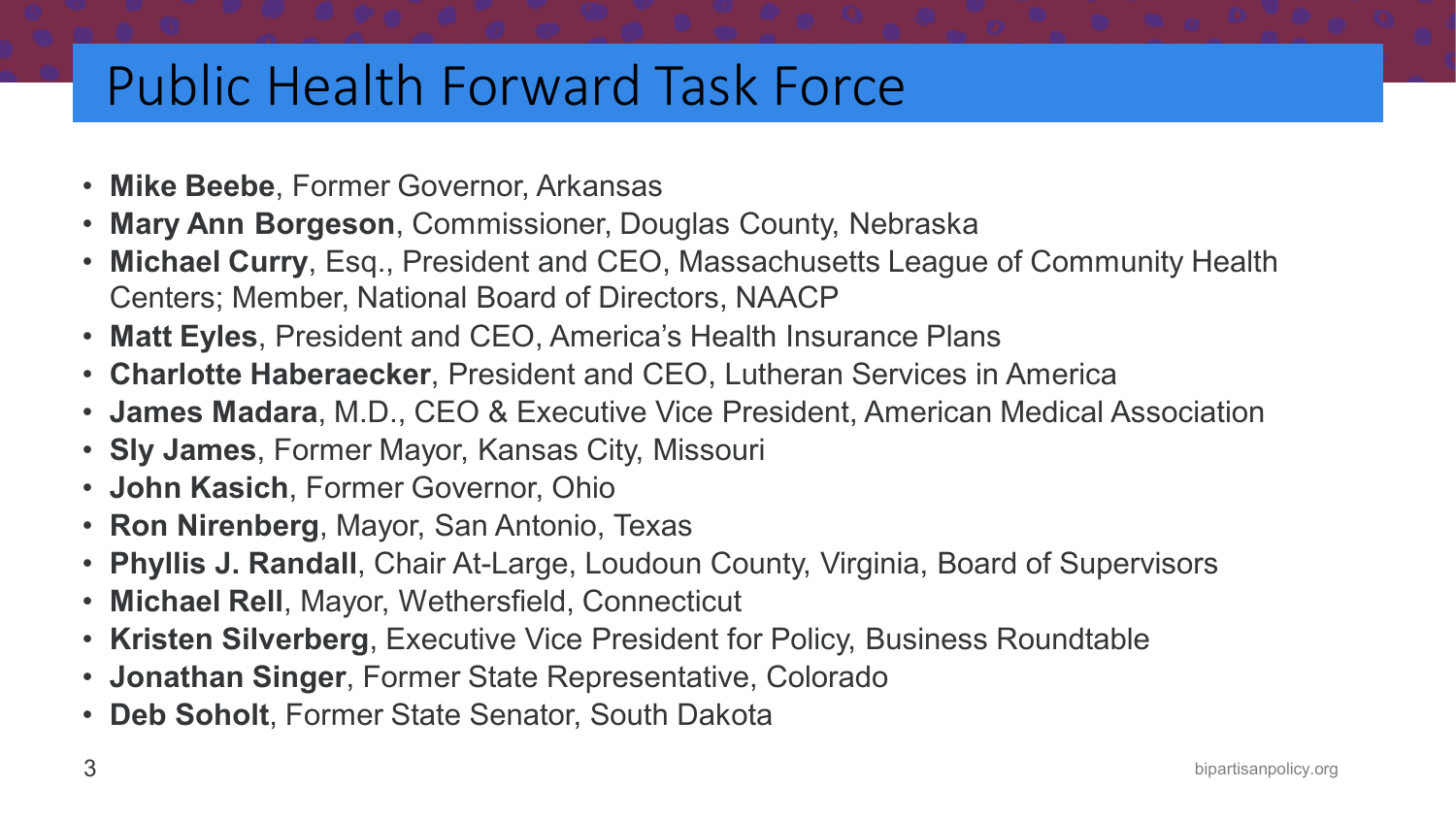# Vision

- In 2026, the United States is becoming a healthier nation because elected and public health officials seized the historic opportunity to invest in new and transformative ways to modernize the governmental public health system.
- In a healthier America:
	- Advances in health equity continue to be made through partnerships with various sectors and community engagements
	- Sufficient, predictable, and flexible public health funding supports the public health system
	- A robust, modern, interoperable, and secure public health information system delivers real-time, accurate, and actionable
	- Modernized laws, policies, and statutes protect and promote the public's health
	- A highly skilled, trained, and diverse public health workforce provides evidence-informed programs and services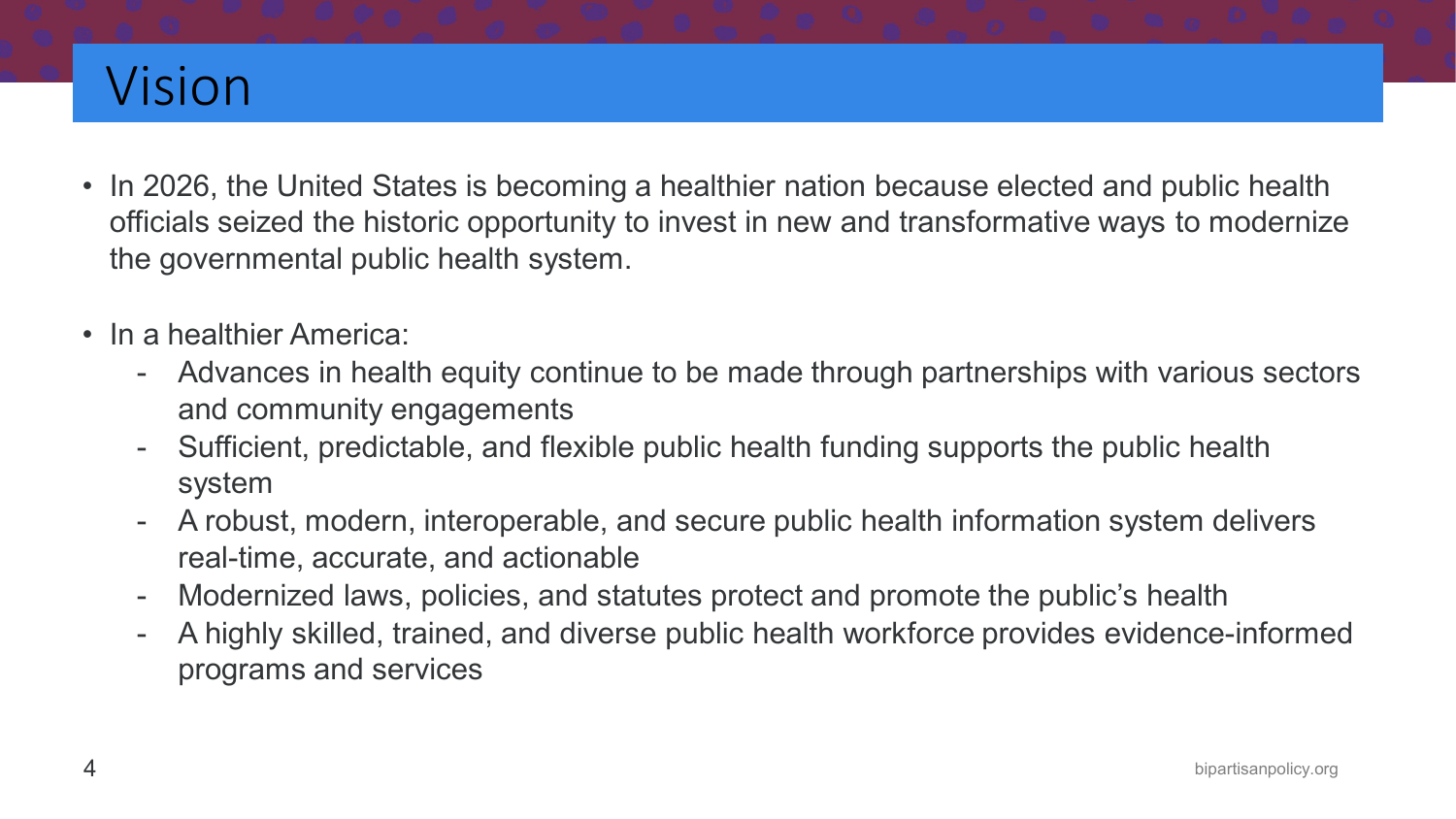## Framework for a 21st Century Public Health System

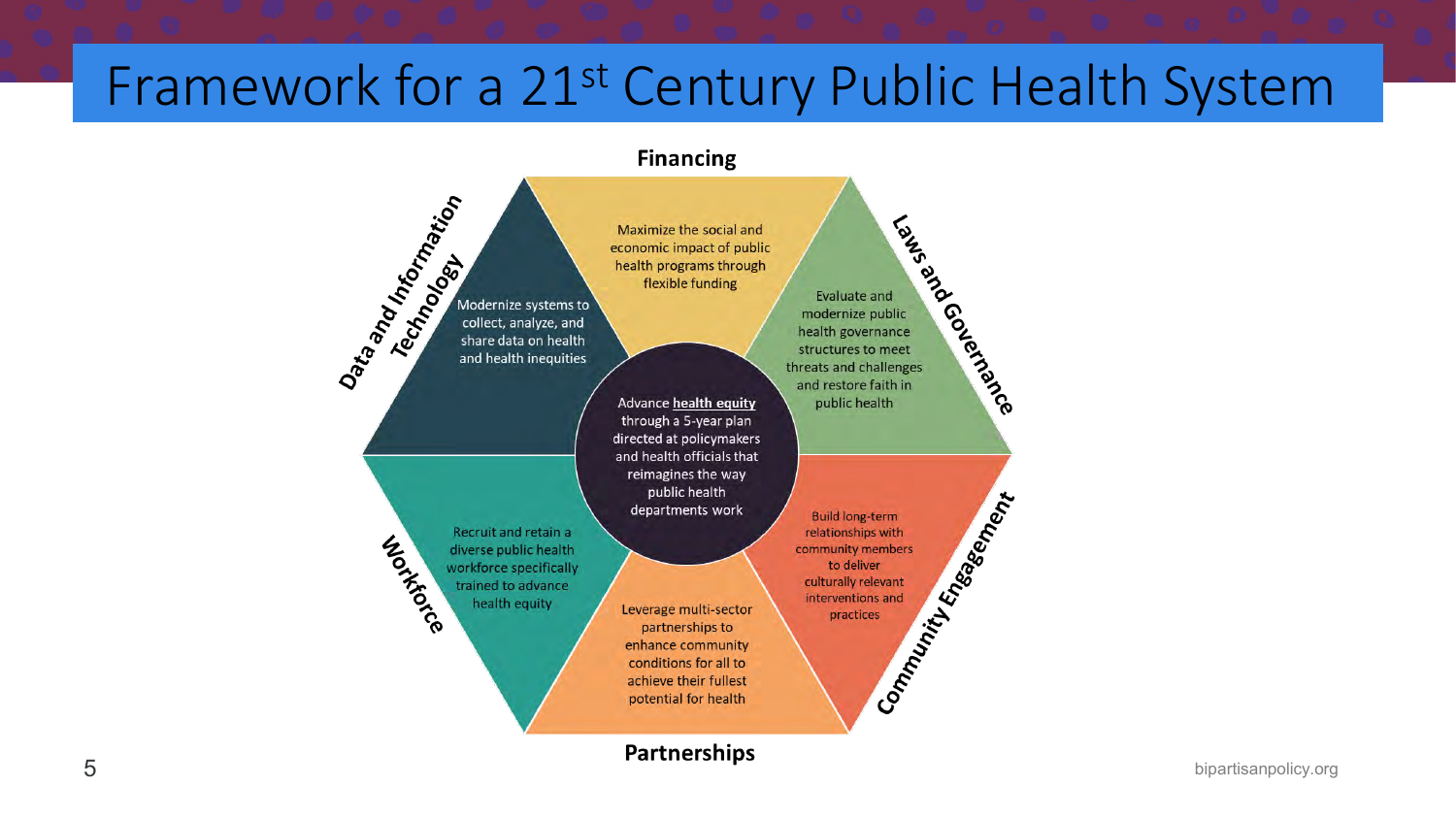

- Action #1: Provide flexible funding and maximize existing assets to support public health services and capabilities, including those needed to address health inequities.
- Action #2: Evaluate the social and economic impact of public health programs and strategies.

EXAMPLE: *Costing the Foundational Public Health Services in Ohio*, released in 2019, assesses the current levels of spending on core public health programs and functions, and the resource gaps that exist, in every local public health department across the state.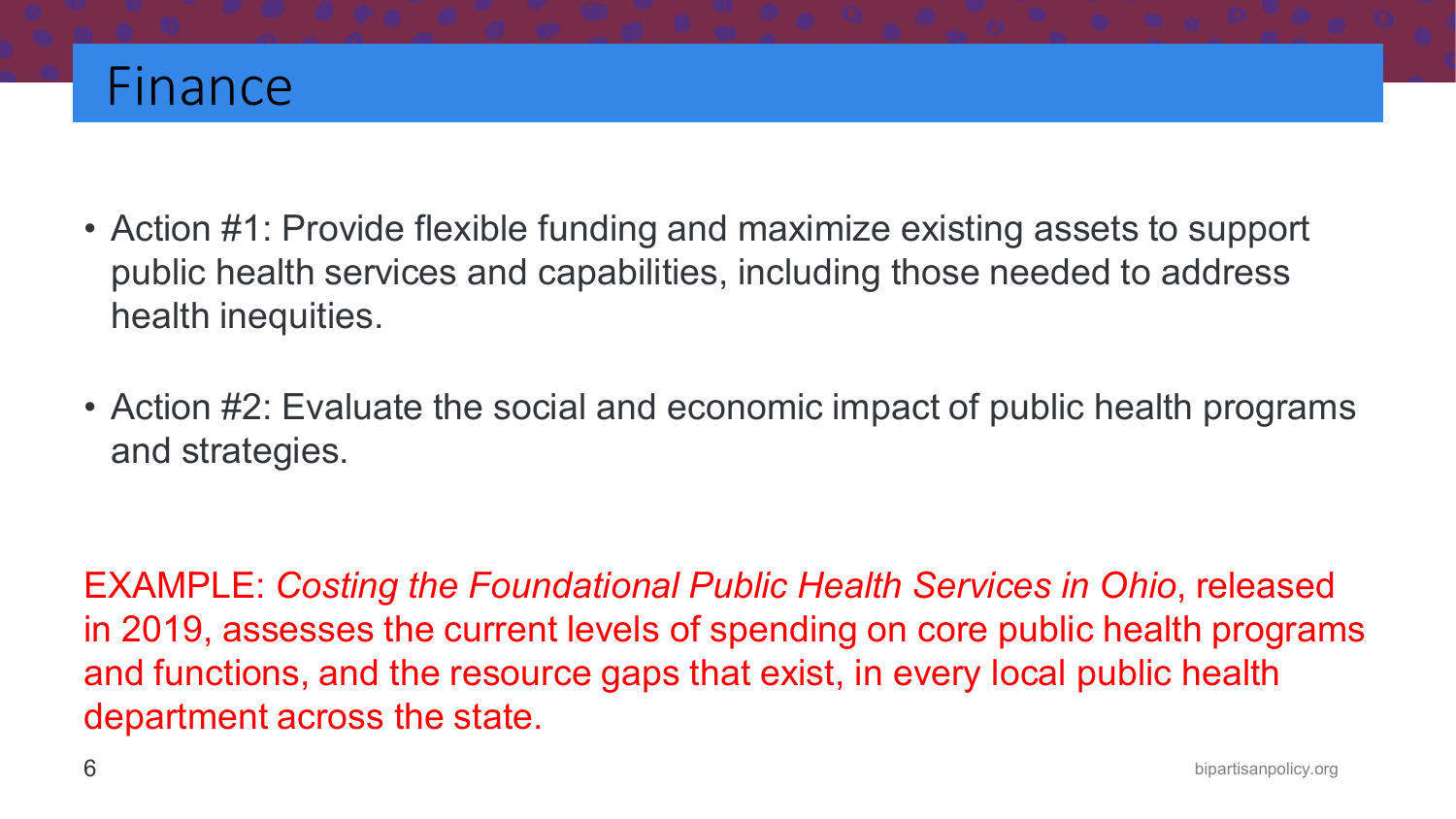### Data and Information Technology

- Action #1: Strengthen the collection of timely and actionable public health data to guide programs, respond to emergencies, and address health inequities.
- Action #2: Invest in data sharing between public health departments and health care entities.

EXAMPLE: The Oregon legislature passed a bill in 2020 that requires health care providers to collect information on race, ethnicity, language, disability, and other demographic information at health care encounters related to COVID-19, and to share this information with the Oregon Health Authority (OHA).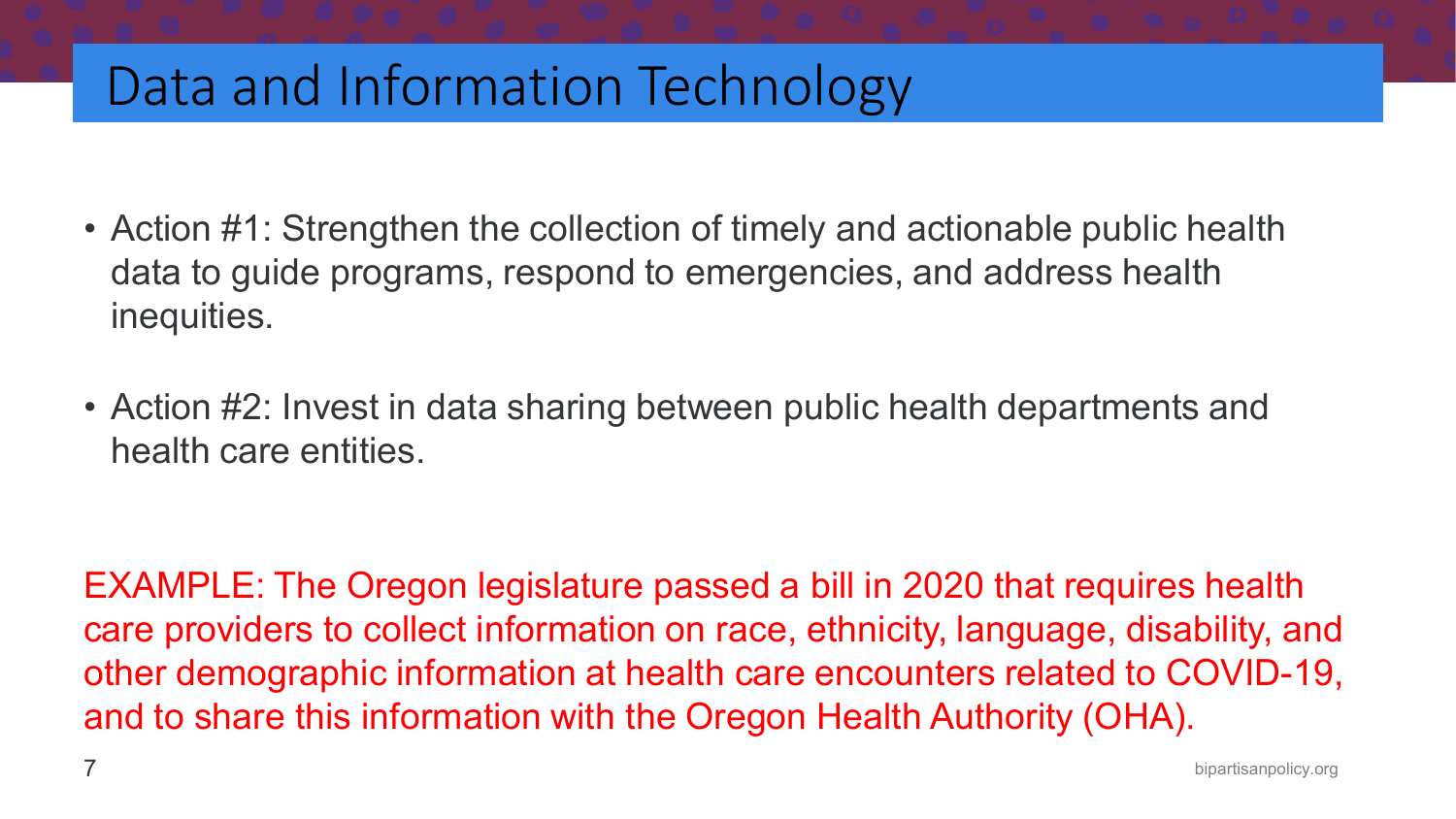# **Workforce**

- Action #1: Invest in the recruitment and retention of a diverse and inclusive governmental public health workforce.
- Action #2: Improve hiring and promotion policies and processes to ensure high-quality public health services.

EXAMPLE: The Tennessee Legislature passed the TEAM Act in 2012 to reform the state human resources system and establish a pay-for-performance program; the state also created the position of Chief Learning Officer to direct professional growth and build a learning environment across state government.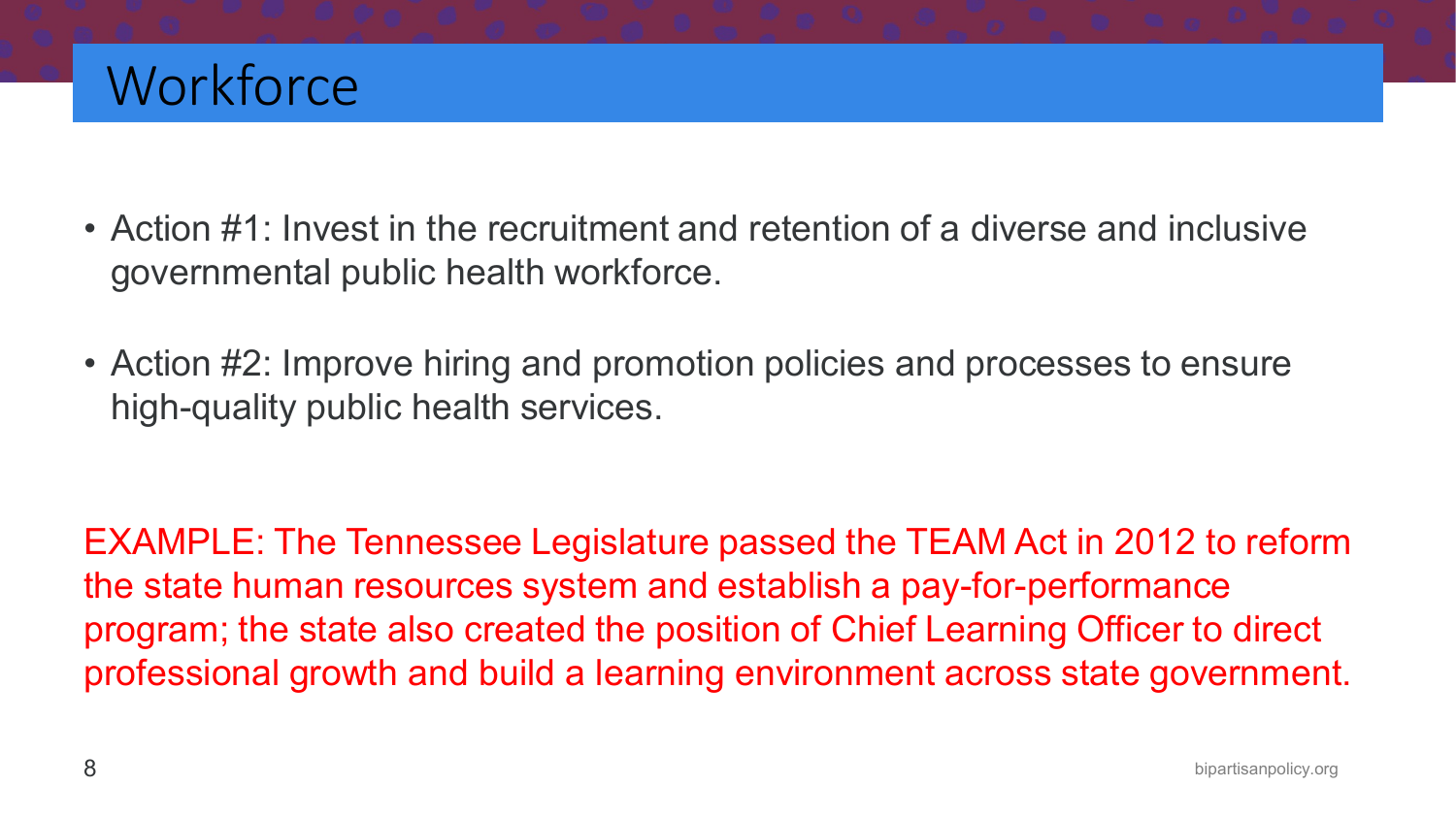### Public Health Laws and Governance

- Action #1: Review, evaluate, and modernize public health governance structures and statutory responsibilities.
- Action #2: Support and clearly communicate the roles of public health departments to the public.

EXAMPLE: In Indiana, a 15-member Governor's Public Health Commission will examine the state's preparedness for health emergencies, funding plans, governance models at the state and local levels, and data collection measures.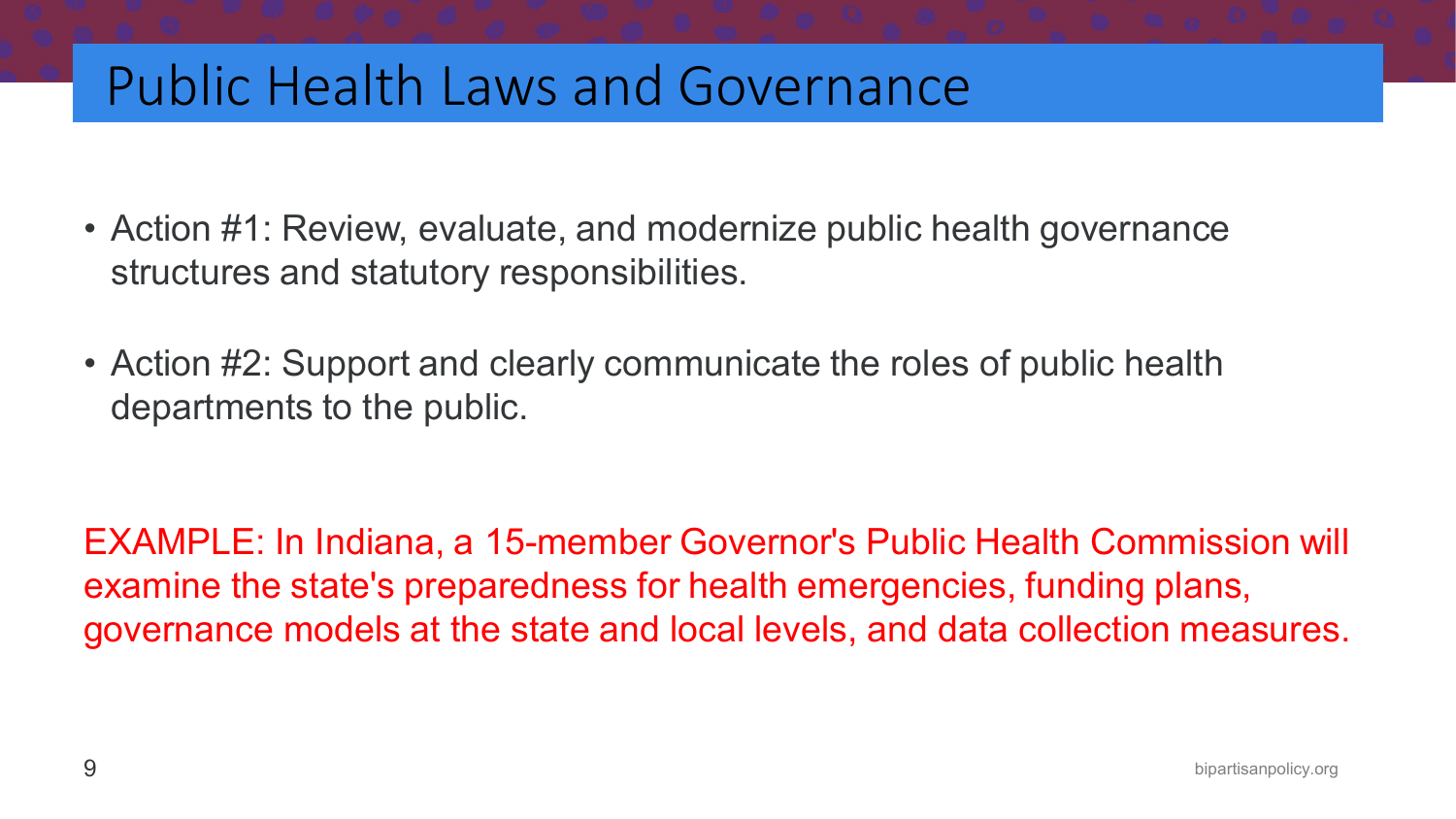#### Partnerships

- Action #1: Incentivize partnerships between public health departments and other sectors (e.g., housing, food, transportation) and stakeholders (e.g., business, faith-based organizations, health care).
- Action #2: Establish a dedicated body charged with routinely monitoring, assessing, and influencing the implications for health in all government sector policy discussions.

EXAMPLE: The Kansas City Chamber of Commerce, partnering with the Kansas City, Mo., Health Department & the Blue Cross and Blue Shield of Kansas City, helped pave the way for new laws across the region restricting tobacco sales to youth under 21.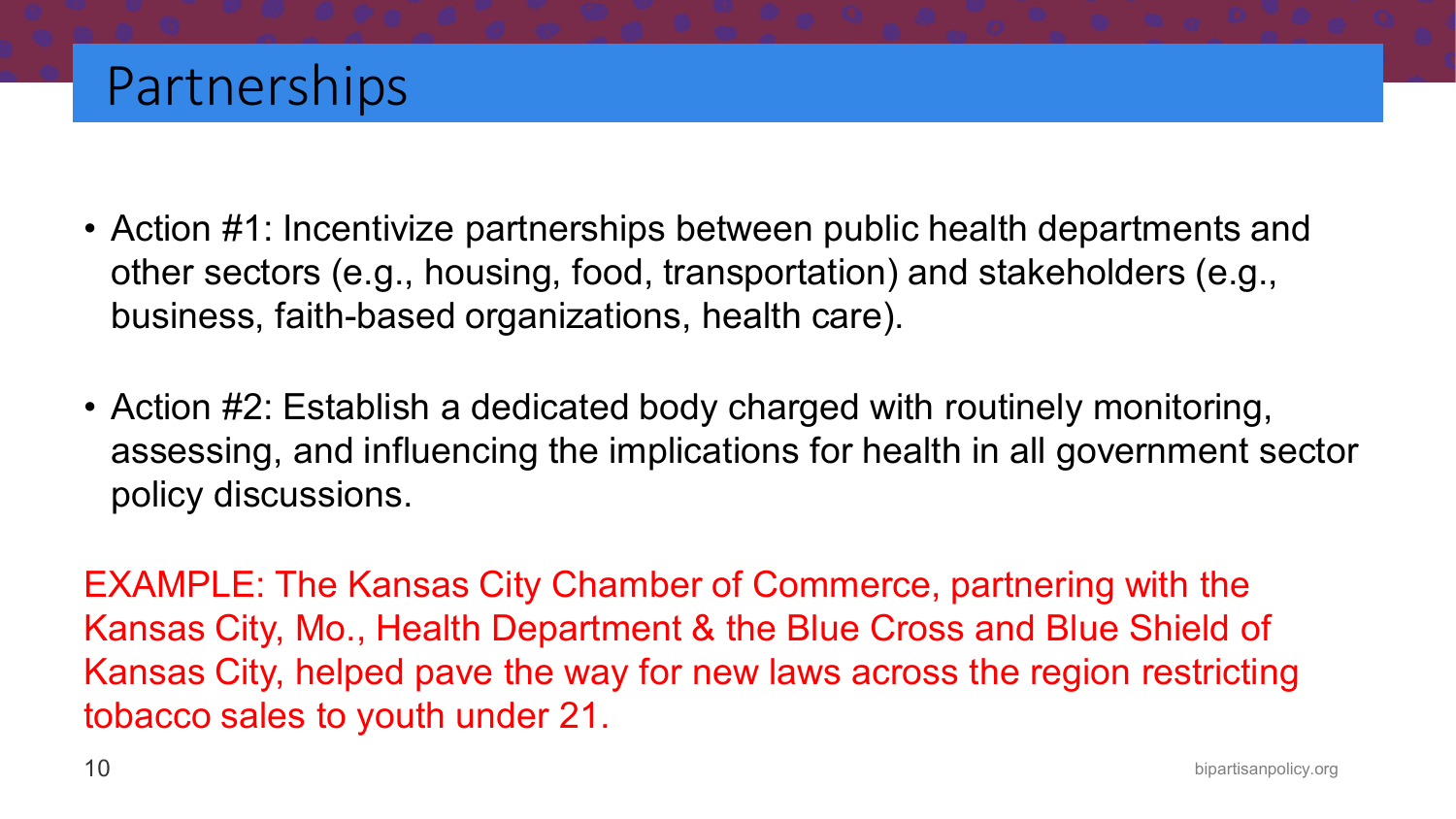## Community Engagement

- Action #1: Invest in long-term relationship-building and partnership development with residents and community-based organizations (particularly those serving communities experiencing health inequities) and in Tribal consultation.
- Action #2: Invest in the capacity of CBOs and provide resources to support collaboration with public health departments.

relationships with partners and communities. The subsection of the strangelicy.org EXAMPLE: PHRASES (Public Health Reaching Across Sectors) is a program that provides research-based tools and messaging to help public health leaders effectively communicate the value of public health and to build stronger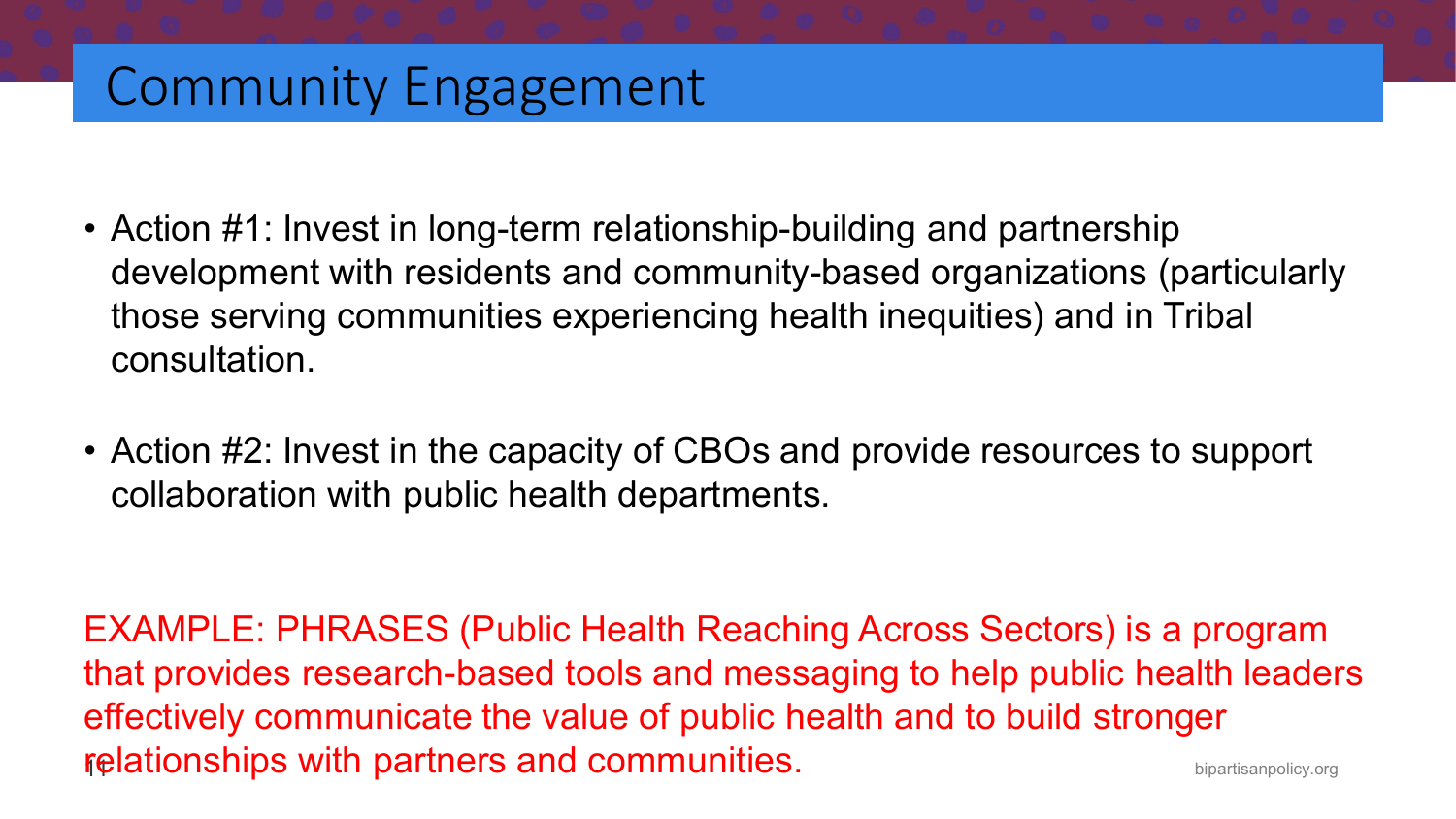## Next Steps for State & Local Policymakers

- Learn about federal public health investments through COVID-19 relief legislation that have come to states and localities
- Prioritize *Public Health Forward* recommendations that are most appropriate for your jurisdiction
- Consult with public health officials & non-governmental organizations in implementing recommendations